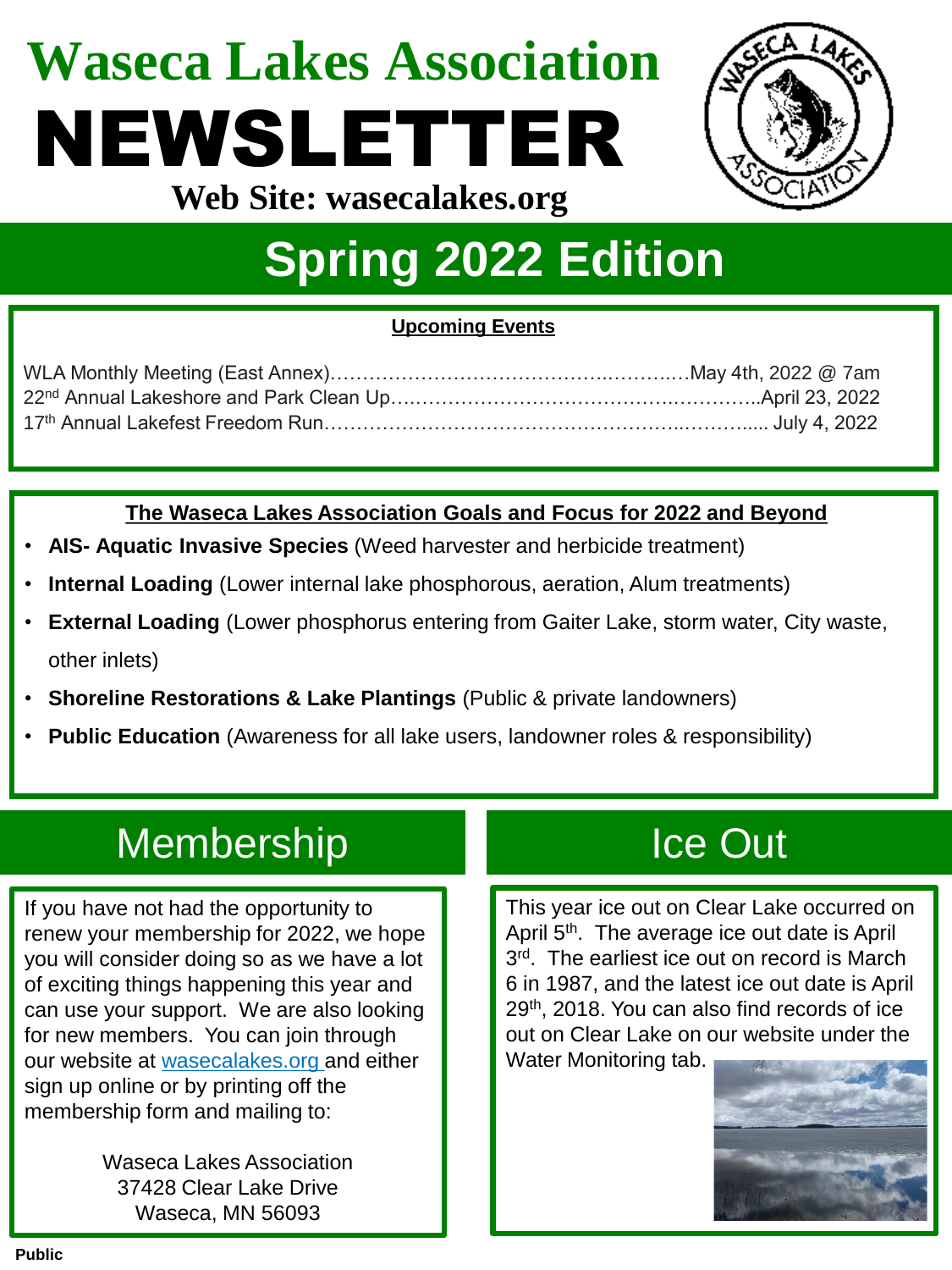## **President Update**

It was a busy winter for the Waseca Lakes Association (WLA) Board of Directors in reorganizing, meeting with lake partners, looking at addressing issues that have plagued the lakes for years and working on new projects. Regardless of how busy it was, it certainly is going to be exciting watching things come together this summer.

You've all heard about the Waseca County Board of Commissioners purchase of lake harvesting equipment. I believe Waseca County is the only county in the state to personally own and operate something like this. The county really has done a great job ensuring the equipment is ready, building the program and ensuring they are ready for summer work. At this time, it looks like the program will begin on Clear Lake on May 24<sup>th</sup> with the harvesting of curly-leaf pondweed (CLP). The harvesting will run through June  $30<sup>th</sup>$  as permitted by the DNR.

Now fast forward six months and Waseca County has yet another amazing opportunity. The DNR Aquatic Invasive Species Control Grant Program expanded for 2022, adding a one-time special initiative for "New Infestations and Innovative Control Grants" to lake associations alongside traditional control grants to both lake associations and other organizations. The WLA applied for the grant and were one of eight recipients to be awarded the grant in the state. This awarded grant will go towards a full lake treatment using an herbicide called Fluridone which is highly effective against Eurasian watermilfoil (EWM). The DNR will cover 25% of the expense and Waseca County agreed to complete the other 75% with specific funding available for AIS.

This treatment involves applying a very low concentration of Fluridone to Clear Lake and then maintaining a desired level over a 45-90 day period. Fluridone stops the plant from making a protective pigment that keeps chlorophyll from breaking down in the sun. Treated plants will turn white or pink at the growing tips after a week and will die in one to two months after treatment as it is unable to make food for itself. The first application will occur sometime this spring once EWM has begun growing as that is when it is most effective.

EMW and CLP are the two invasives that cause the most problems within Clear Lake. This innovative grant opportunity now allows the harvest operation to focus on curly-leaf pondweed and reduces the overall cost of the harvest program, especially in this first year of operation. We've worked with the city on additional treatment options for the beaches and other near shore areas to be completed this summer as well.

There are many organizations involved in anything happening with lake water quality and we are fortunate they've all come together to improve Waseca lakes with these two projects.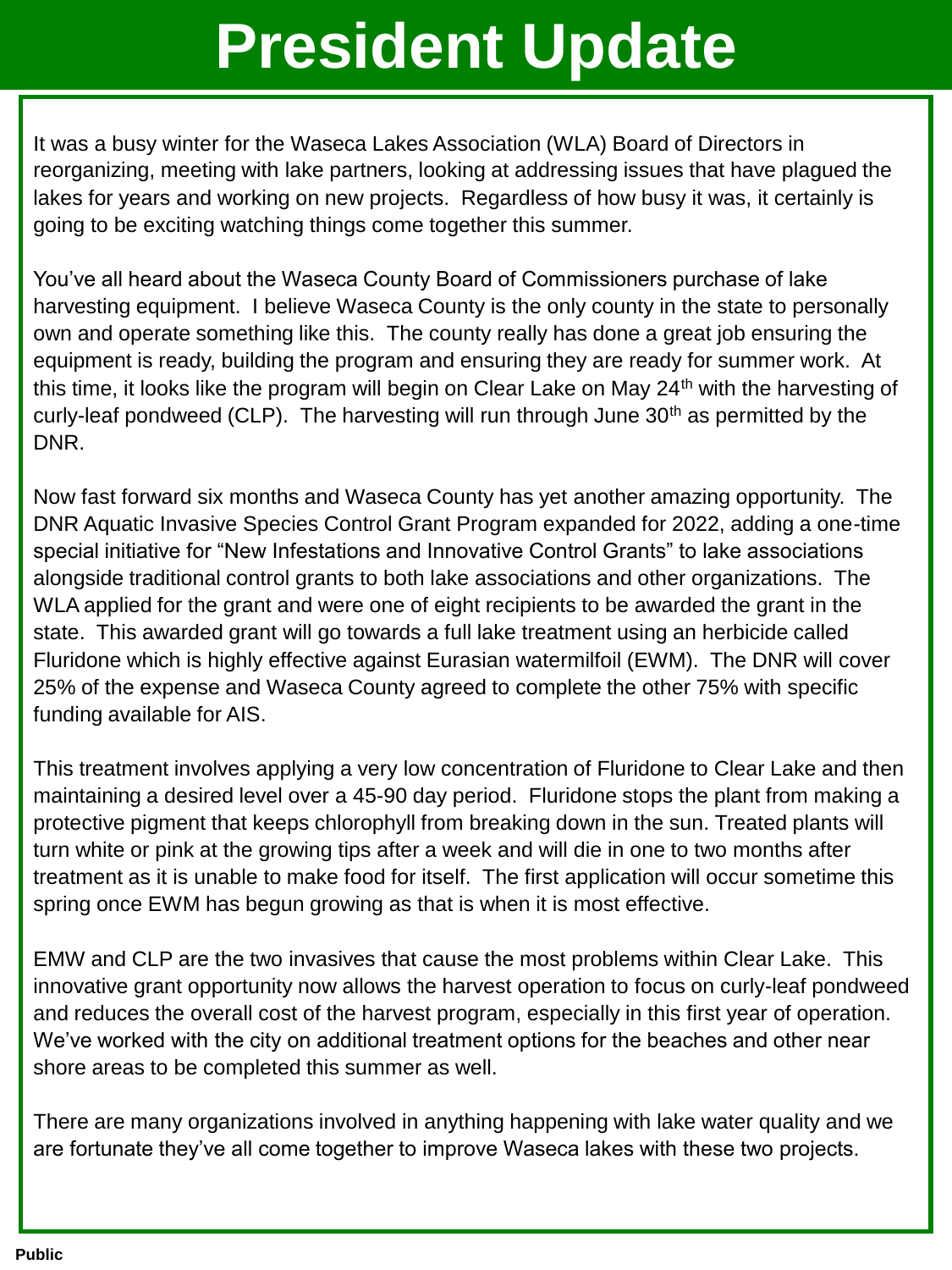## **President Update**

WLA has also been busy looking at other smaller projects that, all together, make small differences in lake water quality. They include updating lake access signage with the goal to improve understanding of AIS, risks associated, prevention and management activities. We are also implementing an Adopt-a-Drain Program, looking at storm drain filters, floating islands, creation of fish habitat, native aquatic plantings, other options for long term treatment, Gaiter Lake improvement options, and opportunities for public education. There are really a number of small things residents can help with. Check out our newsletter and website for information on what you can do……and sometimes more importantly, what you should avoid.

The 22nd annual lakeshore and parks cleanup is scheduled for Saturday, April 23<sup>rd</sup>, from 9:00-11:00 AM. We encourage lakeshore owners to clean their shorelines while the WLA coordinates volunteers to clean up the trails and parks throughout Waseca. We will meet at Maplewood Park shelter for sign up of designated areas at 8:30 AM where coffee, juice and rolls will be provided. Upon completion of your area, we invite you to come back to Maplewood Park shelter for lunch as the WLA will provide pizza, hotdogs, chips and drinks for volunteers from 11:00-12:00 PM. We hope to see you there!

The WLA 17<sup>th</sup> Annual Lakefest Freedom Run is back on July 4th! We're still looking for a few sponsors for this event if anyone wishes to help sponsor, please let us know. We will also be in need of volunteers to help make the event a success. Look for more information regarding registration soon.

Our membership drive continues. We have several different levels, but any level you can help at is certainly appreciated. WLA is a volunteer board, so all memberships and donations go directly to lake quality improvements. We can't do it without our supporters, so *Thank You* to those who have already stepped up!

Hopefully with all these projects coming together, we can slowly make a difference in the years to come. There certainly is a lot to do but we're having fun doing it. We would also encourage you to reach out to your County Commissioners and City Council to let them know you support initiatives to improve Waseca Counties Greatest Natural Asset and Largest County Parks, The Lakes. Please feel free to contact me anytime if you have questions or comments.

Trevor Kanewischer President Waseca Lakes Association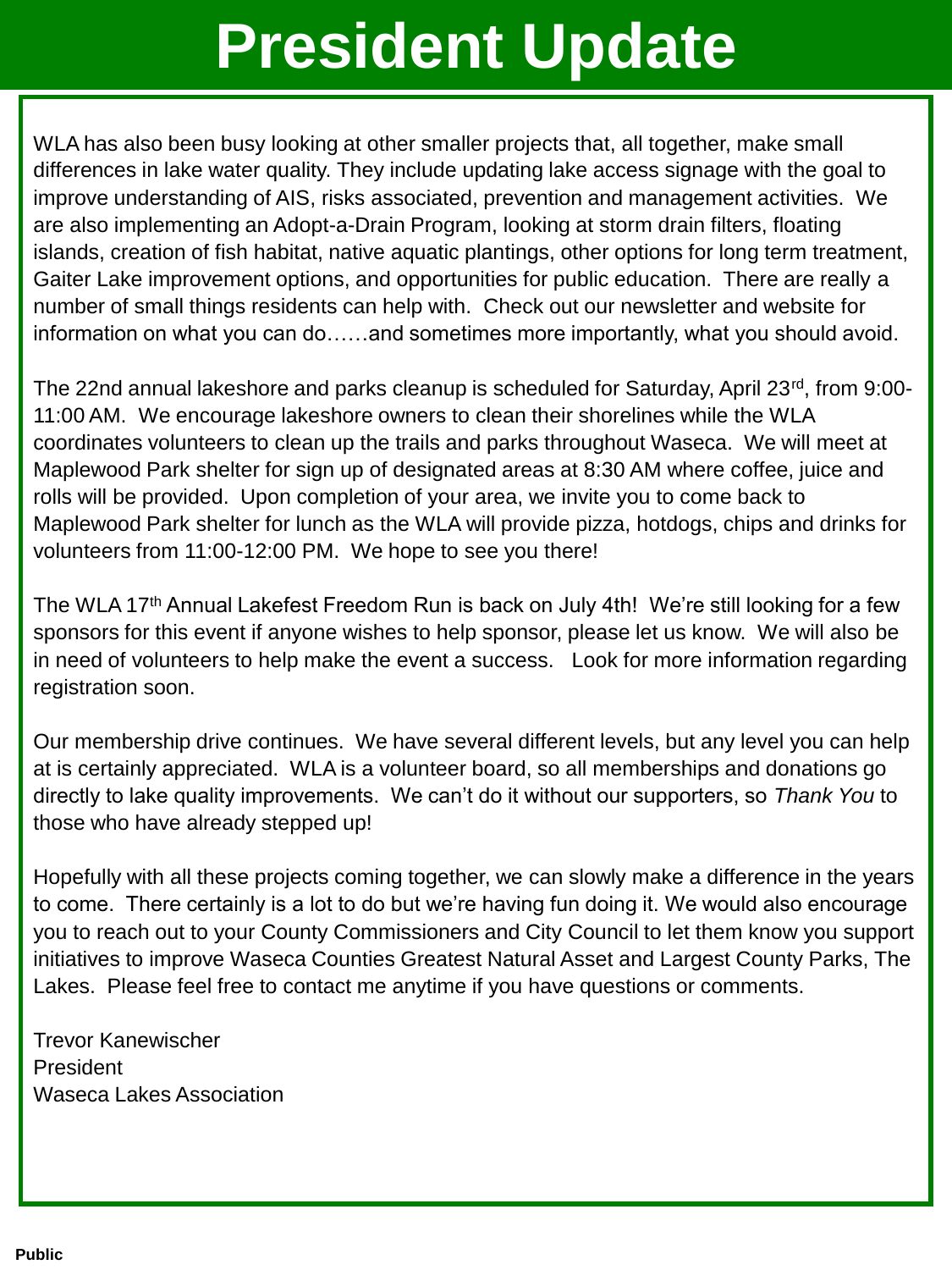### **Lakeshore and Park Clean Up**

The 22nd annual lakeshore and parks cleanup is scheduled for Saturday, April 23rd, from 9:00-11:00 AM. We encourage lakeshore owners to clean their shorelines while the WLA coordinates volunteers to clean up the trails and parks throughout Waseca. We will meet at Maplewood Park shelter for sign up of designated areas at 8:30 AM where coffee, juice and rolls will be provided. Upon completion of your area, we invite you to come back to Maplewood Park shelter for lunch as the WLA will provide pizza, hotdogs, chips and drinks for volunteers from 11:00-12:00 PM. We hope to see you there!

### **Adopt-a-Drain**



You are probably familiar with the Adopt-a-Highway program, where volunteers commit to picking up trash along a stretch of highway twice a year?

That same concept is now being applied to storm drains, which carry rain and runoff water along with leaves, gravel, garbage and other debris directly to rivers and lakes. The WLA is excited to have partnered with the City of Waseca to bring the Adopt-a-Drain program to Waseca!

Adopt-a-Drain asks residents to volunteer 10-15 minutes, twice a month, to adopt a storm drain in their neighborhood and keep it clear of leaves, trash, and other debris to reduce water pollution.

You can adopt your drain by visiting <https://mn.adopt-a-drain.org/>

### **Freedom Run**

After a 2 year pause as a result of the pandemic the Lakefest Freedom Run will return this year for its  $17<sup>th</sup>$  year. This has turned into a great tradition to begin the 4th of July celebration at Clear Lake Park. There will be a 1 mile kids run at the park beginning at 8am and the 5 mile run around Clear Lake beginning at 8:30am. Look for future details regarding registration and volunteer opportunities.

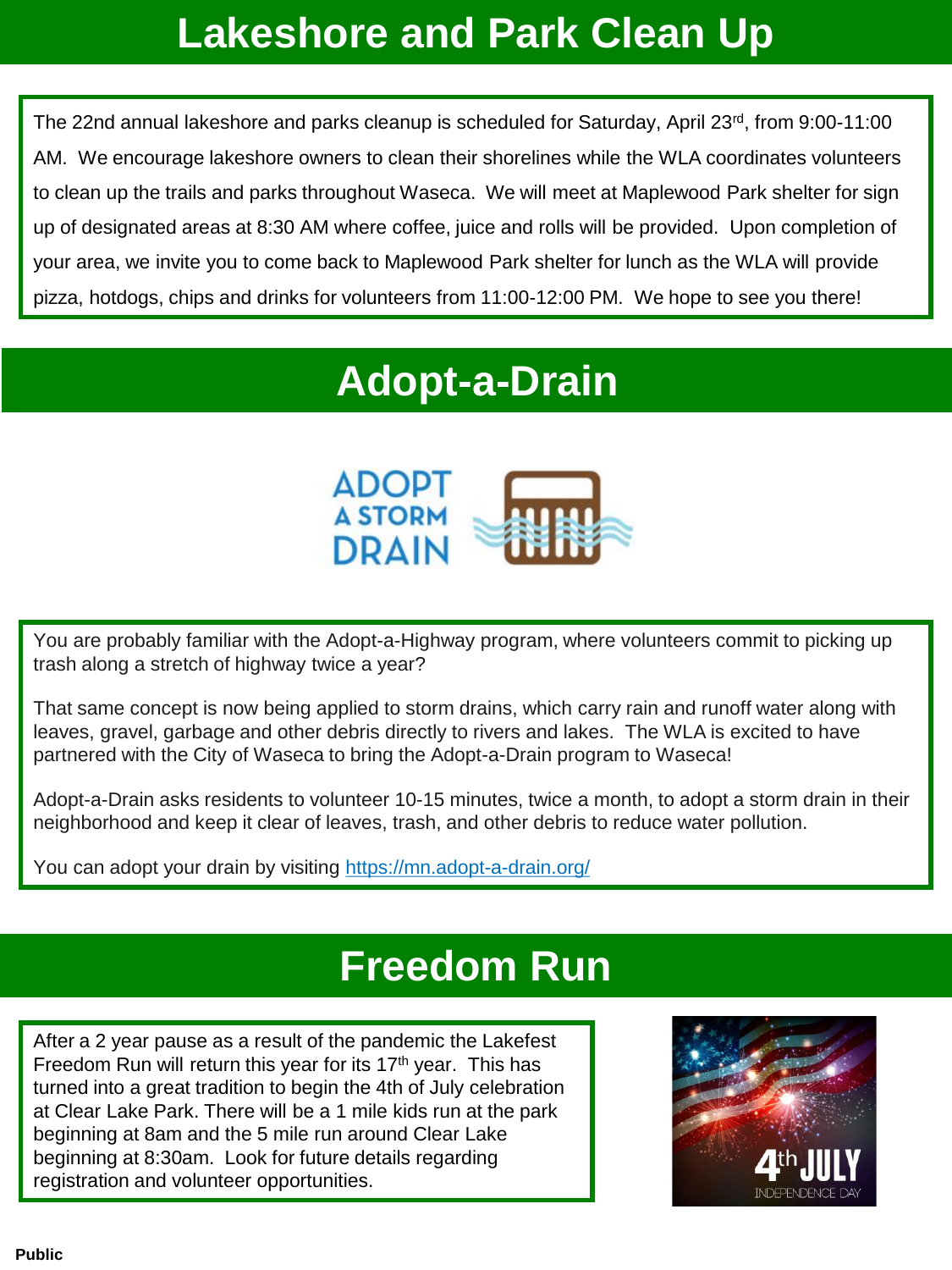### **10 Ways To Improve Our Lakes At Home**

- 1. Grass clippings and yard waste: Did you know one bushel of grass clippings contain 0.1 pound of phosphorus. That doesn't sound like much, but it has a big impact when it reaches a lake. It's enough to produce up to 50 pounds of algae. Therefore, never blow or push grass clippings, leaves, or other yard waste into the curb and gutter, onto the street, or into a storm drain
- 2. Stop mowing near streams, lakes and ponds: Mowing near streams, lakes and ponds eliminates the natural protective buffer that tall grasses, shrubs and trees provide. Instead consider installation of native plants with deep roots which create natural buffers, protect against erosion, filter stormwater runoff, reduce harmful pollutant loads while providing habitat for mosquito-eating amphibians, fish, birds and beneficial insects.
- 3. Use fertilizer wisely: Fertilizers contain nutrients that help your lawn to grow. Unfortunately, these are the same nutrients that help aquatic vegetation, like algae, to grow. When over-applied or if applied before a rainstorm, the chemicals runoff directly into our local waterways. If you must fertilize your lawn, sample your soil to find out how much and what blend of fertilizer to use, it'll save you money.
- 4. Regularly clean storm drains and curbside debris: Removing debris that collects in nearby stormwater catch basins, storm drains and along curbs promotes cleaner runoff and reduces the amount of pollution and trash entering our waterways.
- 5. Locate your septic system: A failing septic system can be a serious threat to water quality. Sewage from your leach field or holding tank contains bacteria and nutrients that are harmful to groundwater and surface water. Make sure your system is functioning properly by having it inspected every 3 years and have your tank pumped every 3-5 years.
- 6. Pick up after your pets: Failing to pick up after pets can also impact water quality by introducing harmful bacteria and other pathogens into lakes and potentially harming human health. Be sure to pick up after your pets and deposit waste in the trash. The WLA provides doggie bags on the trails throughout town for this purpose.
- 7. Rake for [leaf-free streets:](https://www.cleanlakesalliance.org/leaves/) Studies show leaves account for nearly 50% of phosphors in lakes. When left in the street, stormwater passes through leaves like a teabag and brings the phosphorus with it. Raking leaves from the street edge (three feet from the curb) and onto lawns will help fertilize the grass and reduce algae blooms in our lakes.
- 8. Create a rain garden: Not only will rain gardens capture stormwater runoff and beautify your property and they also provide biodiversity that helps butterflies and bees survive.
- 9. Redirect downspouts and sump pump drains: This simple action allows you to redirect rainwater to your lawn or garden, while also reducing the amount of stormwater that goes to streets and directly into the lakes via storm sewers.
- 10. Get involved with the Waseca Lakes Association (WLA): The WLA works closely with the MN DNR, the city and the county on decisions that have an impact on water quality. Issues such as storm water management, phosphorus control ordinances and road maintenance affect behavior that can impact water quality. You can reach us at [wasecalakes@gmail.com,](mailto:wasecalakes@gmail.com) visit us on Facebook or via our website at wasecalakes.org.

**Public**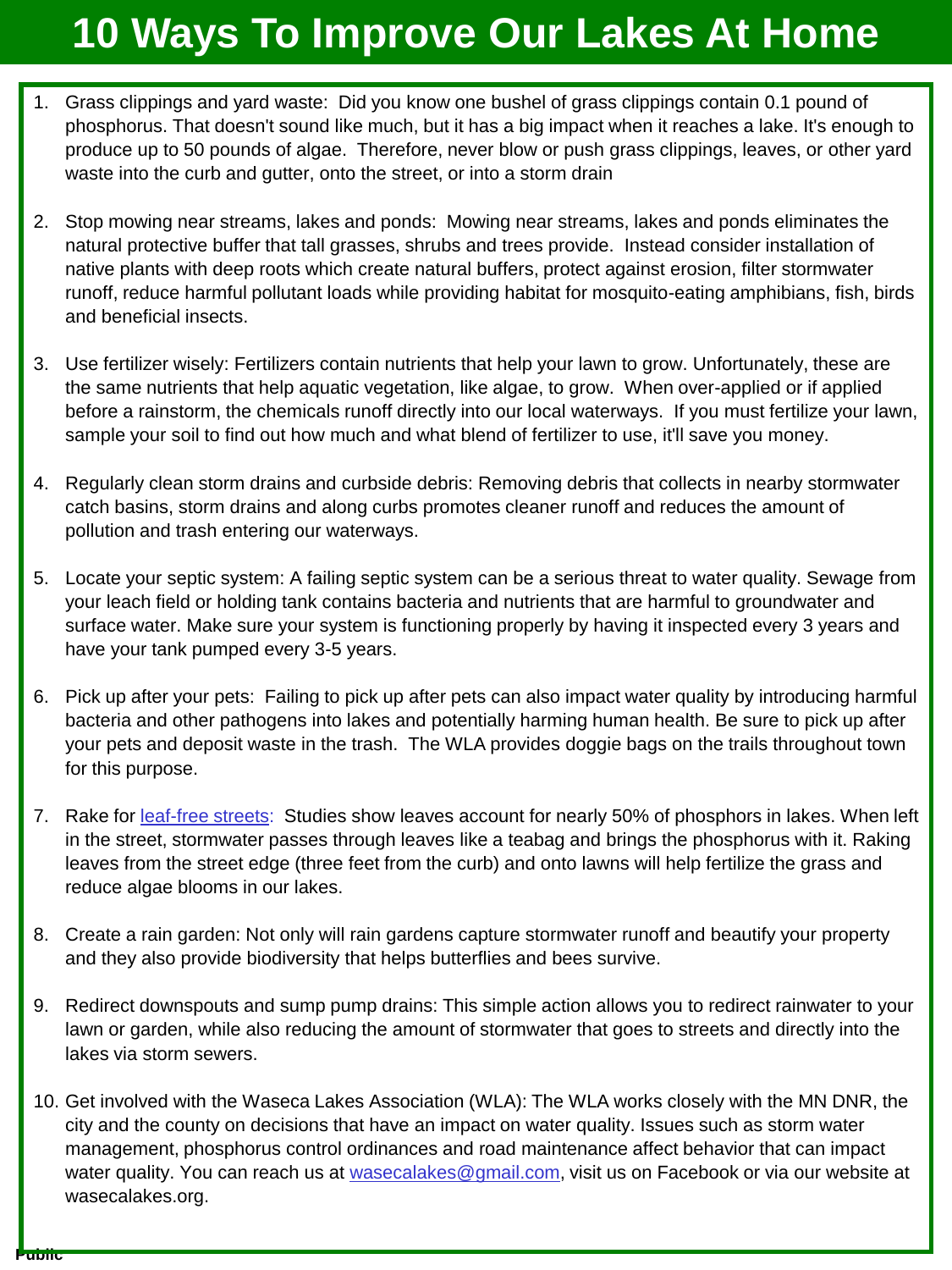## **Aquatic Invasive Species (AIS)**

Curly-leaf pondweed is a non-native, invasive submersed aquatic plant that was first observed in Minnesota in about 1910. It is known to be present in more than 750 lakes in 70 of the 87 counties in Minnesota. It was first discovered in Clear Lake in 1988.

Turions sprout in the late fall so it is generally the first pondweed to come up in the spring when it flowers, fruits, and produces turions in June before dying back in mid-summer.

Curly-leaf pondweed impacts:

- Grows from shoreline to 15' depths
- Dense mats at the water's surface inhibit water recreation
- Overtakes habitat lowering diversity.
- Provides unsuitable shelter, food and nesting habitat for native animals
- Midsummer die-offs can litter shoreline with dead plants and impact water clarity



Eurasian watermilfoil is also a highly nonnative invasive aquatic plant. It was first observed in Minnesota in 1987 in Lake Minnetonka. In 2005 it was discovered in Clear Lake.

Eurasian watermilfoil flowers twice a year, usually in mid-June and late-July. It typically only grows 3' to 9' tall but can grow as much as 20'. Even though each plant can produce approximately 100 seeds per season it primarily establishes through vegetative fragmentation. A fragment can break off, settle in the sediment, grow roots, and establish a new plant. The plant dies back in the fall, but the root system can survive the winter and begin growing again in the spring.

Eurasian watermilfoil impacts:

- Dense mats at the water's surface inhibit water recreation
- Displaces native plants
- Provides unsuitable shelter, food and nesting habitat for native animals

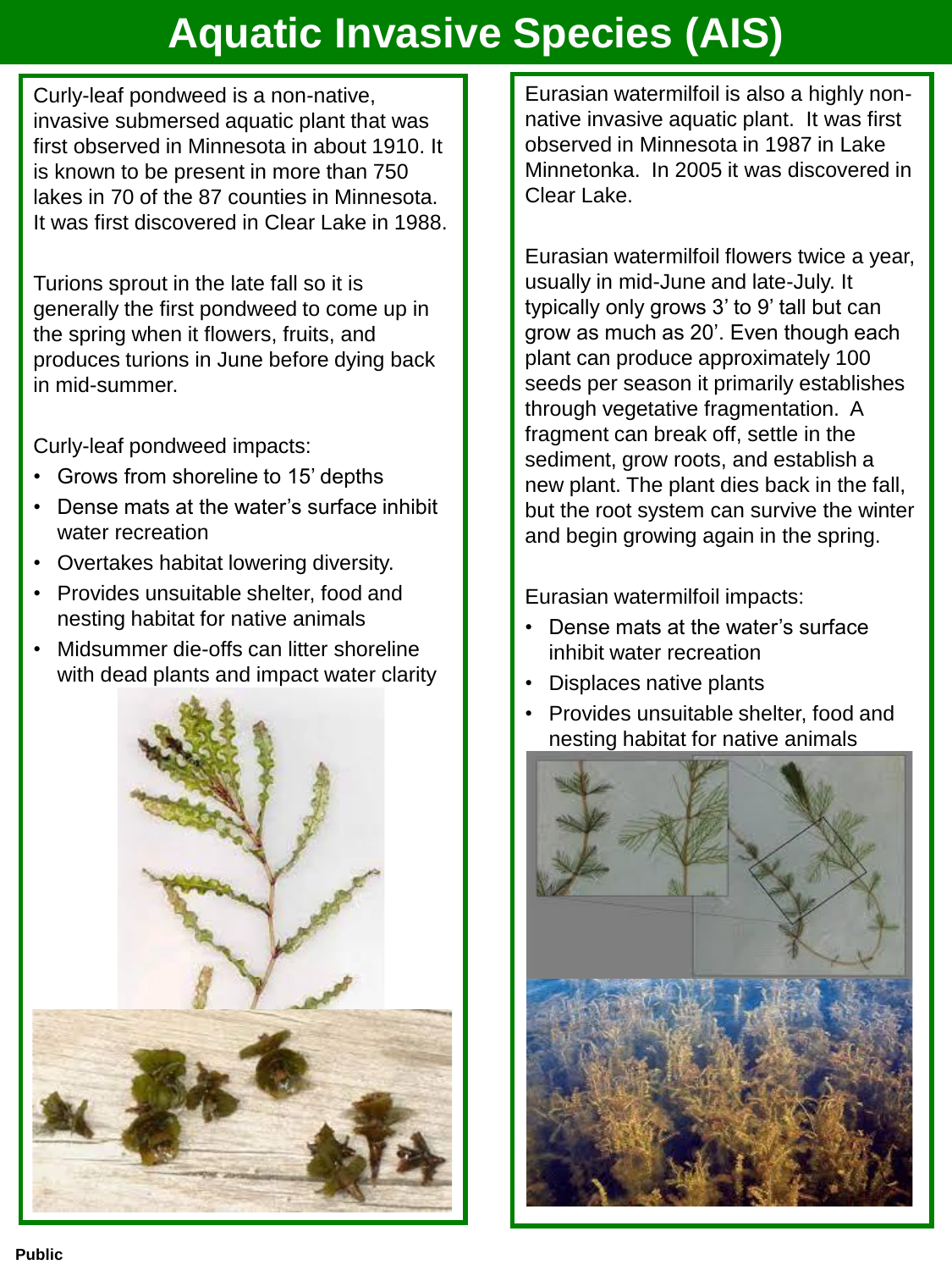## **PUBLIC NOTICE**

### **Aquatic Invasive Species Management Program Implementation on Clear Lake, Waseca, MN**

**\_\_\_\_\_\_\_\_\_\_\_\_\_\_\_\_\_\_\_\_\_\_\_\_\_\_\_\_\_\_\_\_\_\_\_\_\_\_\_\_\_\_\_\_\_\_\_\_\_\_\_\_\_\_\_\_\_\_\_\_\_\_\_\_\_\_\_\_\_\_\_\_\_\_\_\_\_\_\_\_\_**

Notice is hereby given that Waseca County, in collaboration with the Waseca Lakes Association (WLA), plans to implement an Aquatic Invasive Species (AIS) management program on Clear Lake. The AIS management program involves, among other things, the mechanical harvesting of curly-leaf pondweed and Eurasian watermilfoil infestations on Clear Lake. Proposed mechanical harvest areas will be based on the results of an AIS survey performed last year by the DNR, a DNR confirmation survey to be conducted this spring, and DNR permitting. Additional details regarding the survey and permitting will be posted on the WLA home webpage: [https://www.wasecalakes.org](https://www.wasecalakes.org/) as they become available. The mechanical harvest of curly-leaf pondweed and Eurasian watermilfoil may occur in two operations, beginning in mid-May and extending through optimal harvest times.

The purpose of implementation of an AIS management plan on Clear Lake is to reduce aquatic invasive species populations which interfere with navigation, impair recreational activities, reduce water quality, and cause harm to native plant populations.

MN Statute §103G.615, Subd 3a provides for, among other things, notification requirements for an invasive aquatic plant management permit. The statute also requires any notification to provide instructions on how a landowner may request that control not occur adjacent to the landowner's property. To "opt-out" of mechanical harvest operations of curly-leaf pondweed and/or Eurasian watermilfoil within 150 feet of a landowner's shoreline, please notify the Waseca Lakes Association, in writing, no later than Friday, May 6, 2022.

> Waseca Lakes Association Attn: AIS Management Program 37428 Clear Lake Drive Waseca, MN 56093

> Email: [wasecalakes@gmail.com](mailto:wasecalakes@gmail.com)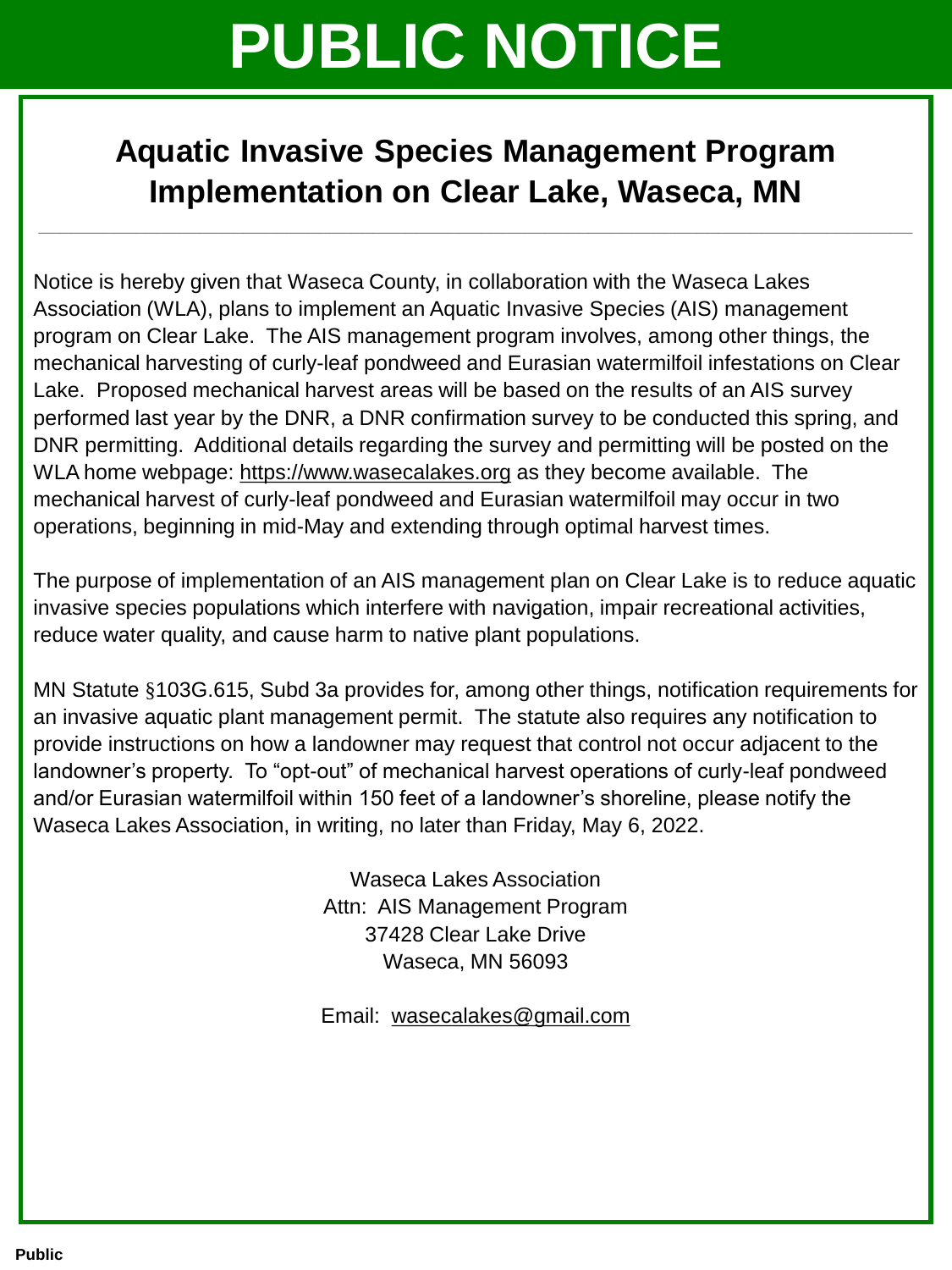## **PUBLIC NOTICE**

### **Aquatic Invasive Species Herbicide Treatment \_\_\_\_\_\_\_\_\_\_\_\_\_\_\_\_\_\_\_\_\_\_\_\_\_\_\_\_\_\_\_\_\_\_\_\_\_\_\_\_\_\_\_\_\_\_\_\_\_\_\_\_\_\_\_\_\_\_\_\_\_\_\_\_\_\_\_\_\_\_\_\_\_\_\_\_\_\_\_\_\_**

The Waseca Lakes Association has contracted to treat Invasive Milfoil, an Aquatic Invasive Species in Clear Lake in 2022.

The WLA has requested from the Minnesota Department of Natural Resources to the Waseca Lakes Association a waiver of the requirement that the Association obtain the signatures of approval of owners of lakeshore property. Instead, the Waseca Lakes Association will notify property owners of the treatment through alternate forms. This notice is one form that the Waseca Lakes Association is using to notify property owners. Other forms may include but are not limited to notification through the associations email list, website, social media and or meeting.

With regard to the treatment for this year, 2022:

- **1. The proposed date for treatment: May 1 thru August 30, 2022**
- **2. The target species for the treatment: Invasive Milfoil Species**
- **3. The method of control or product being used: EPA and MDA registered aquatic herbicides, such as but not limited to: Sonar A.S.**
- **4. How landowners my request that control not occur adjacent to the landowner's property: If you desire that the treatment of Invasive Milfoil not occur adjacent to your property, please notify the Waseca Lakes Association immediately at the following address and email address below:**

Waseca Lakes Association Attn: AIS Management Program 37428 Clear Lake Drive Waseca, MN 56093

Email: [wasecalakes@gmail.com](mailto:wasecalakes@gmail.com)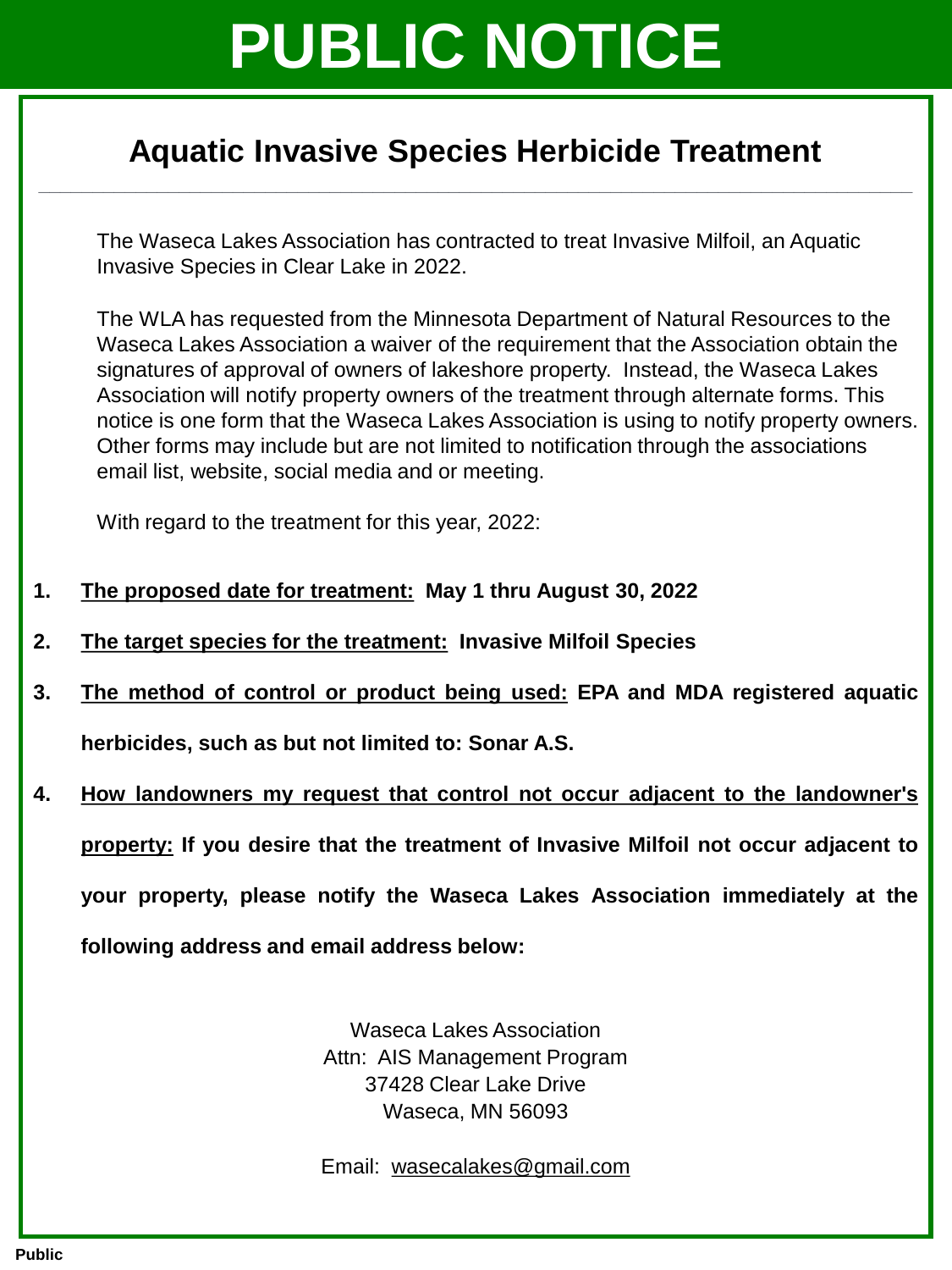

The purpose of The Waseca Lakes Association shall be to improve and maintain the water quality of the Waseca lakes and adjoining watershed for all users. The group will be organized as a non-profit organization to promote involvement and input from all watershed residents, interested persons and organizations through communication, action, and education.

Please join at **<https://www.wasecalakes.org/>** or by completing the below membership form.

- ❑ Individual \$50+
- ❑ Business \$250+
- ❑ Lake Lover \$1000+
- ❑ Lake Supporter \$100+
- ❑ Business Lake Supporter \$500+

#### **WLA Membership Form**

**All donations are tax deductible. The WLA is a 501 (c)(3) nonprofit organization.**

| Name:          | <u> 1980 - Jan Barbara, martin da shekara 1980 - An tsa a tsa a tsa a tsa a tsa a tsa a tsa a tsa a tsa a tsa a t</u> |                                                                                                                                                                                                                                |          |  |
|----------------|-----------------------------------------------------------------------------------------------------------------------|--------------------------------------------------------------------------------------------------------------------------------------------------------------------------------------------------------------------------------|----------|--|
| Address:       |                                                                                                                       |                                                                                                                                                                                                                                |          |  |
| City:          | State:                                                                                                                | ZIP: The Second Second Second Second Second Second Second Second Second Second Second Second Second Second Second Second Second Second Second Second Second Second Second Second Second Second Second Second Second Second Sec | Phone #: |  |
| Email Address: |                                                                                                                       |                                                                                                                                                                                                                                |          |  |

Please make checks payable to WLA and mail with membership form to:

Waseca Lakes Association

37428 Clear Lake Drive, Waseca MN 56093

wasecalakes@gmail.com

Areas of Interest (Check all that Apply):

❑ Water Quality ❑ Recreation ❑ Trails ❑ AIS management ❑ Fishing ❑ Lakeshore and Park Clean Up ❑ WLA Board ❑ Other: ❑ Volunteer (Freedom Run, Doggi Bag, etc.)